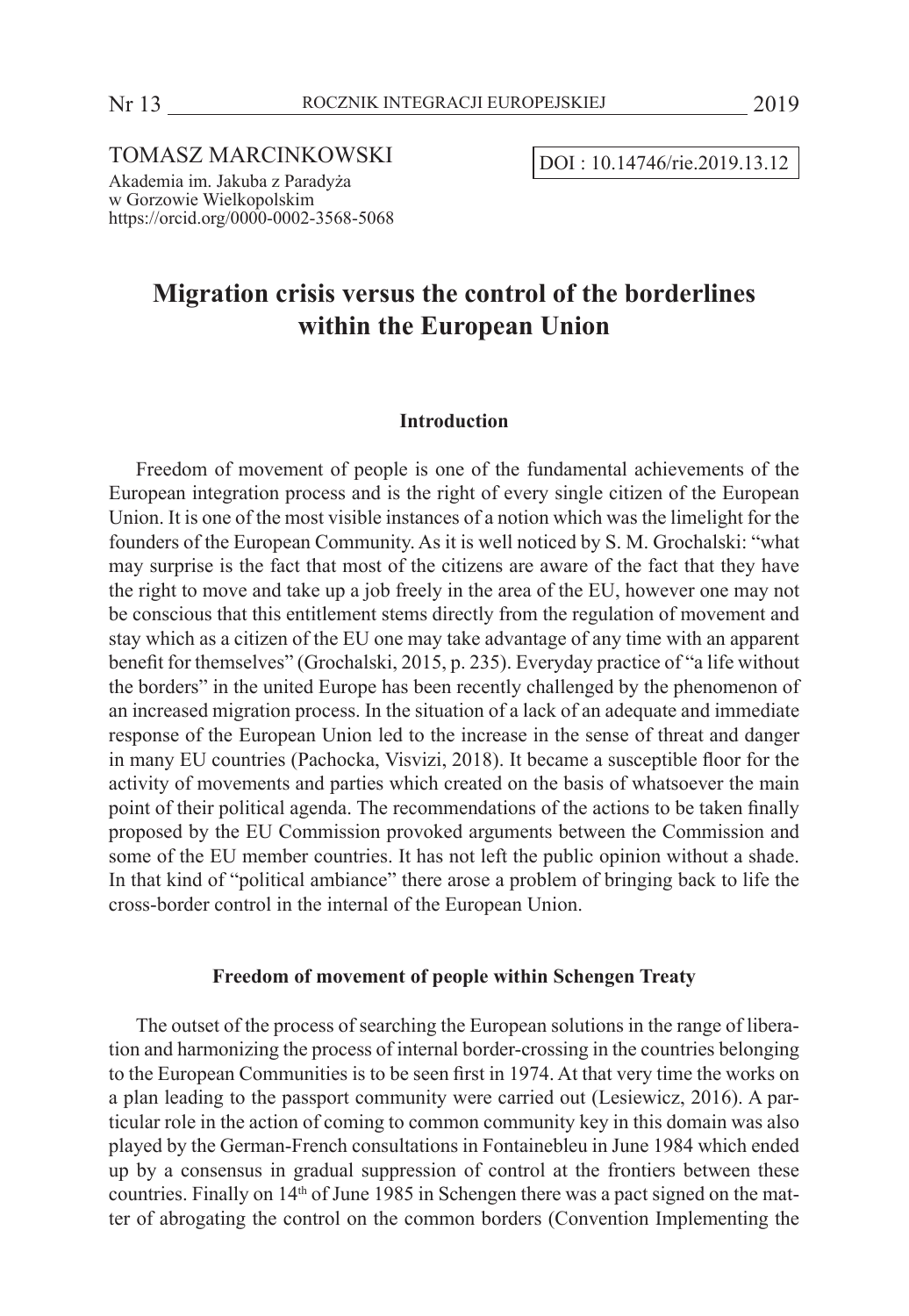Schengen Agreement of 14 June 1985 between the Governments of the States of the Benelux Economic Union, the Federal Republic of Germany and the French Republic on the gradual abolition of checks at their common borders). The parties of this treaty were: Belgium, Germany, France, Luxembourg and the Netherlands.

The treaty was signed in 1985 and was entered into beyond the EEC structures (but by the members of this community) and was not (at that time) a part of the community law. It was a basis to create a kind of union of many vectors or integration points. Within the framework of the accepted document there were defined the short term ones (Title  $I^1$ ) and the long term ones (Title  $II^2$ ) whose implementation was supposed to trigger the entire annihilation of the control on the borders between the parties of this treaty (Dereń, 2014).

In June 1990 there was signed a Convention from 19 June 1990 Applying the Schengen Agreement of 14 June 1985. One year afterwards the treaty was entered into by Spain and Portugal. In March 1995 the Convention came to life and the transboundary control was overruled between the parties of the very agreement. In 1997 however, the transboundary control on the frontier with Italy was suppressed<sup>3</sup>  $(10.1997)$  and Austria4 (12.1997) too. Within the framework of the Schengen Implementing Convention there were declared the conditions of depriving of the control on the internal borders and pointed at a range of measures which were to ensure the safety in a new situation, including the possibility to restore such a control. The freedom of movement of people was assured thanks to a record in the Article 2, p. 1 in which figured the free right to cross the internal border in any place and time without the necessity to supervise (*Convention Implementing the Schengen Agreement*…).

The document defined in a detailed way as follows: the rules of crossing the external border, regulations concerning the short and long term visas, precautions regulating the movement of foreigners, stay documents and inscriptions in order to deny the access, correctness in acting when to apply for the asylum, police cooperation, mutual aid in penal cases, implementing the rule of ne bis in idem, extradition, transfer of the penal sentences, regulations touching the narcotic drugs, weapons, guns and ammunition. In title IV the Schengen Informative System (SIS) was described in a detailed way, the Title comprised the regulations referring to transportation and the flow of merchandise and in the title VI there was regulated the policy of personal data protection.

The Article 2 encompassed in the analyzed document the possibility to restore the national frontier controls on the internal borders. It may happen when a country – the

<sup>&</sup>lt;sup>1</sup> In accordance with the article 30 short term measures were supposed to be implemented on 1st of January 1986. It should concern the following activities: introducing the common transboundary customs, visual control of the passing vehicles, conveniences in border- crossing for the people residing close to a frontier, abolishing specific control for the drivers of the traffic and within the framework of transboundary transport of goods.

<sup>&</sup>lt;sup>2</sup> In accordance with article 30 short term measures were supposed to be brought to life on 30th of January 1990. They comprised: complete abolition of the supervision on the internal borders by transferring them to the external ones, unifying the policy of visual policy and the rules of entering the third party countries, working out the measures which are to deal with illegal immigration, unify the regulations concerning the boundary supervision and others.

<sup>&</sup>lt;sup>3</sup> Italy signed the agreement in November 1990.

<sup>4</sup> Austria signed the agreement in April 1995.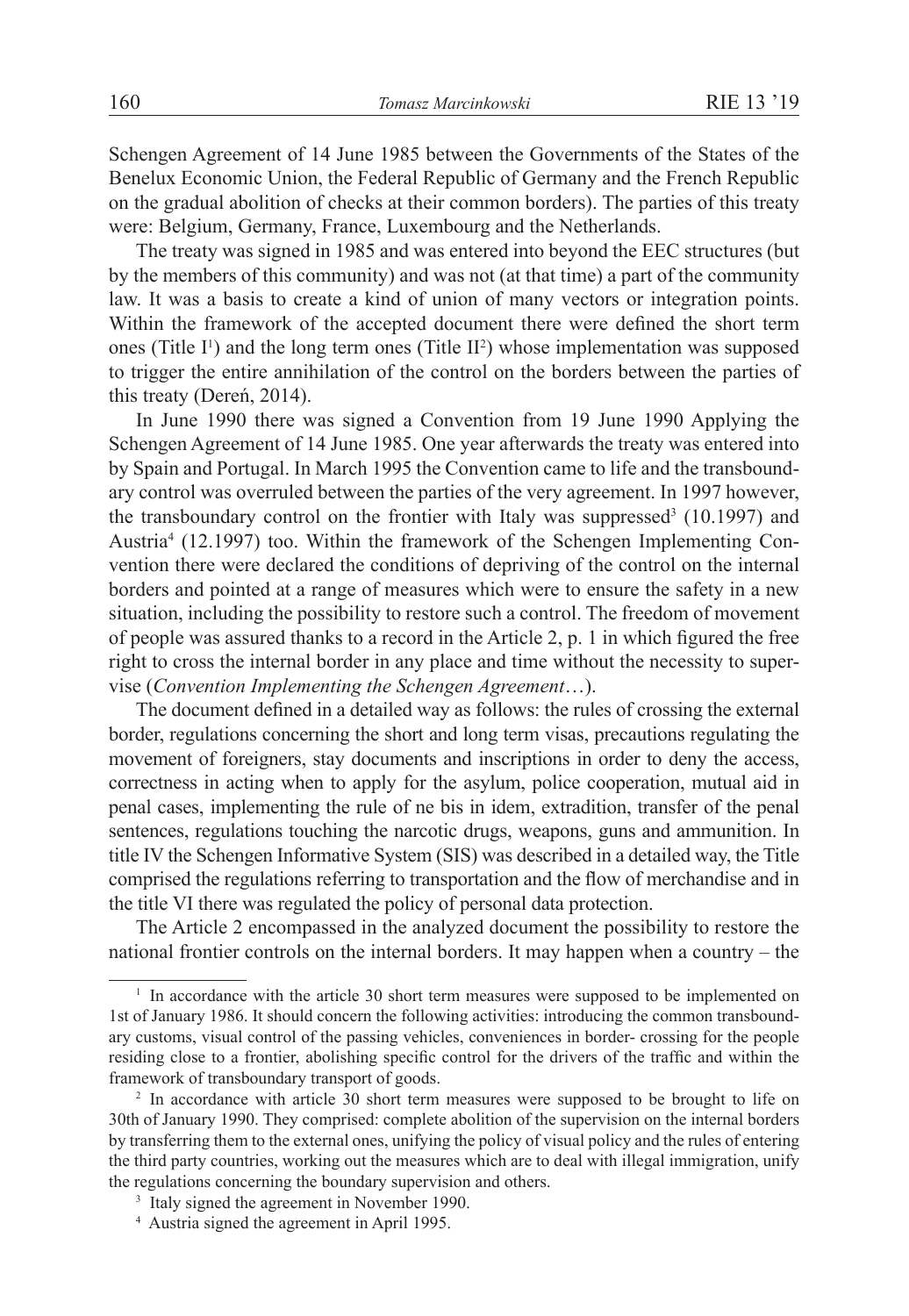party of the Convention acts with regard to the public order and national safety. In such a situation one shall consult the other Parties or it may occur in a situation when there is a necessity to take up sudden actions, in this case –inform the other countries. Restoring the supervision may be implemented for a limited period of time.

A vital stage in organizing the regulation within the scope of free movement of people in the EU was implementing the Schengen Borders Code (Regulation (EC) No. 562/2006 of the European Parliament and Council from 15<sup>th</sup> of March 2006, establishing a Community Code on the rules governing the movement of persons across borders (Schengen Borders Code)). In the years to come the resolutions of the Code were several times changed.<sup>5</sup> At present the text in power is unanimous (Regulation (EU) 2016/399 of the European Parliament and of the Council of 9 March 2016 on a Union Code on the rules governing the movement of persons across borders (Schengen Borders Code)). It comprises basic regulations concerning the areas on which the people are to move freely. The accepted rules do not influence or undermine the right to move freely by the citizens of the EU and their family members, and the citizens of the third party countries plus their families who on the basis of separate agreements benefit from the regulations equivalent to the rights of the EU citizens.

It was concurrently pointed out that the transboundary supervision should "help to eradicate the illegal immigration and human trafficking and prevent all the threats for the internal safety, public order, public health and international relations of the member countries" (Ibidem, (6)).

Detailed regulations were placed in the very analyzed document which touch upon the possibilities of restoring control on the internal borders (art. 25–31 of the Code). However, as it had been underlined in the preamble to the Regulation, restoring the control on the frontiers should be treated as an exception. Creating an area where the free movement of people is feasible has been seen as one of the main achievements

<sup>5</sup> Alternations were implemented: Regulation (EC) No 296/2008 of the European Parliament and of the Council of 11 March 2008 amending Regulation (EC) No 562/2006 establishing a Community Code on the rules governing the movement of persons across borders (Schengen Borders Code), as regards the implementing powers conferred on the Commission OJ L 97 9.4.2008, Regulation (EC) No 81/2009 of the European Parliament and of the Council of 14 January 2009 amending Regulation (EC) No 562/2006 as regards the use of the Visa Information System (VIS) under the Schengen Borders Code OJ L 35, 4.2.2009, Regulation (EC) No 810/2009 of the European Parliament and of the Council of 13 July 2009 establishing a Community Code on Visas (Visa Code) OJ L 243, 15.9.2009 (change concerns only art. 55), Regulation (EU) No 265/2010 of the European Parliament and of the Council of 25 March 2010 amending the Convention Implementing the Schengen Agreement and Regulation (EC) No 562/2006 as regards movement of persons with a long-stay visa OJ L 85 31.3.2010 (change refers exclusively to art. 2, Accession Act from 2011, appendix V point 9), Regulation (EU) No 610/2013 of the European Parliament and of the Council of 26 June 2013 amending Regulation (EC) No 562/2006 of the European Parliament and of the Council establishing a Community Code on the rules governing the movement of persons across borders (Schengen Borders Code), the Convention implementing the Schengen Agreement, Council Regulations (EC) No 1683/95 and (EC) No 539/2001 and Regulations (EC) No 767/2008 and (EC) No 810/2009 of the European Parliament and of the Council OJ L 182 29.6.2013 (change refers exclusively to art. 1), Regulation (EU) No 1051/2013 of the European Parliament and of the Council of 22 October 2013 amending Regulation (EC) No 562/2006 in order to provide for common rules on the temporary reintroduction of border control at internal borders in exceptional circumstances OJ L 295, 6.11.2013.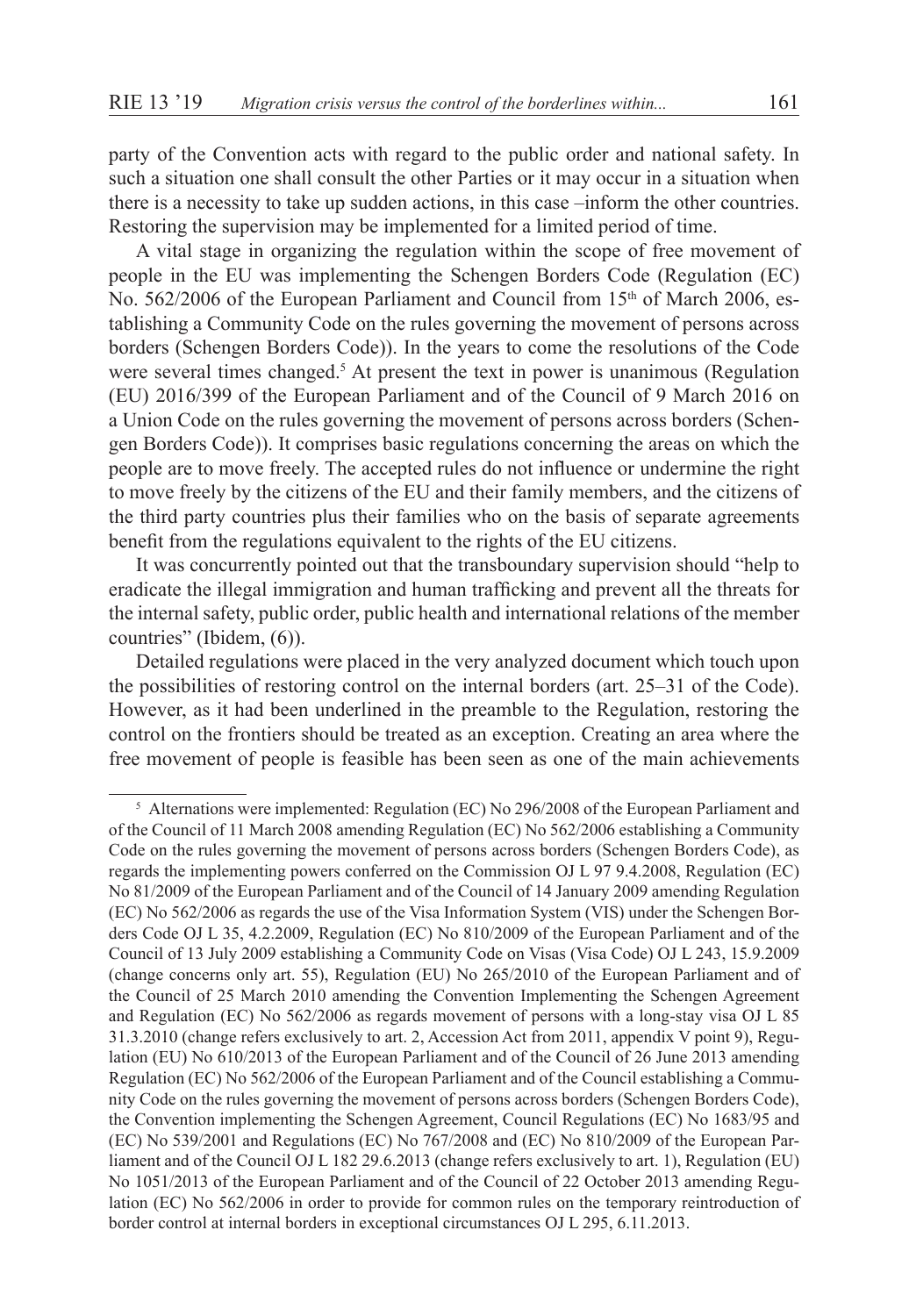of the integration process. Due to that the suspension of this freedom shall be carried out on the basis of the rules of proportionality where the range and the time of lasting that kind of limitation is restricted to the indispensable minimum (connected with the occurrence of the reason of suspension). The introduction of such a limitation shall be seen as an ultimate measure.

A membership country has a right to restore the transboundary control in case of a serious threat for the public order and/or the internal safety. Such a control may be brought back for the period of 30 days or shorter with the possibility of prolonging it to six months, or in case of exceptional circumstances for the period of two years. In the article 26 of the analyzed document there were criteria enlisted concerning the appraisal of the occurrence of a situation which would enable restoring the control on the internal frontiers of the EU. While performing the analysis of the introduction of such a protective measure as a transboundary control one shall take into account the degree to which that kind of action will reduce the threat and also appraise the proportionality of its implementation in relation to the very threat. One needs concurrently to bear in mind the likely results of such a danger stemming from a terrorist attack or threat of their conducting as well as the consequences of introducing the protective measures for the free movement of people.

Due to the migration crisis in June 2013 there were alternations settled which concerned the possibility to bring to life a temporary control on the internal borders within the EU. On the basis of the implemented regulations the member countries obtained the chance to restore the transboundary control on the internal borders of the Schengen zone in exceptional situations connected with the threat due to shortcomings in the scope of protection of the external borders. The possibility to implement the control refers to the period of 6 months with the possibility to prolong (three times) up to 2 years (Szymańska, 2018, Regulation (EU) 2016/399, art. 29).

# **Managing the migration crisis – in search of the efficient measures**

Integration in the "Schengen spirit" led to the alternations in the range of defining and interpreting the frontiers among the membership countries and for the entire Europe. It resulted in distinguishing in the EU two types of borders: the internal and external ones. 'Ceding the traditional functions of borders of the national countries for the external ones of the EU resulted in the augmentation of their control and protection which influenced the creation and the development of the integrated policy of management of the external borders. The transformation within this scope of cooperation impacted the other domain of cooperation (Antoń, 2015).

As it was noticed by R. Skidelsky: "Inter-European migration had been an insignificant phenomenon until the moment when EU restricted itself to the countries of the Western Europe. It changed after starting the accession of the post-communist countries where low income dominated. The migration which took place afterwards cured the lack of workforce in the hosting countries, i.e. in the UK and Germany, and boosted up salaries of migrants too. However, such benefits would not have last for eternity due to the unlimited migration" (Skidelsky, 2017). By virtue of the modifications ongoing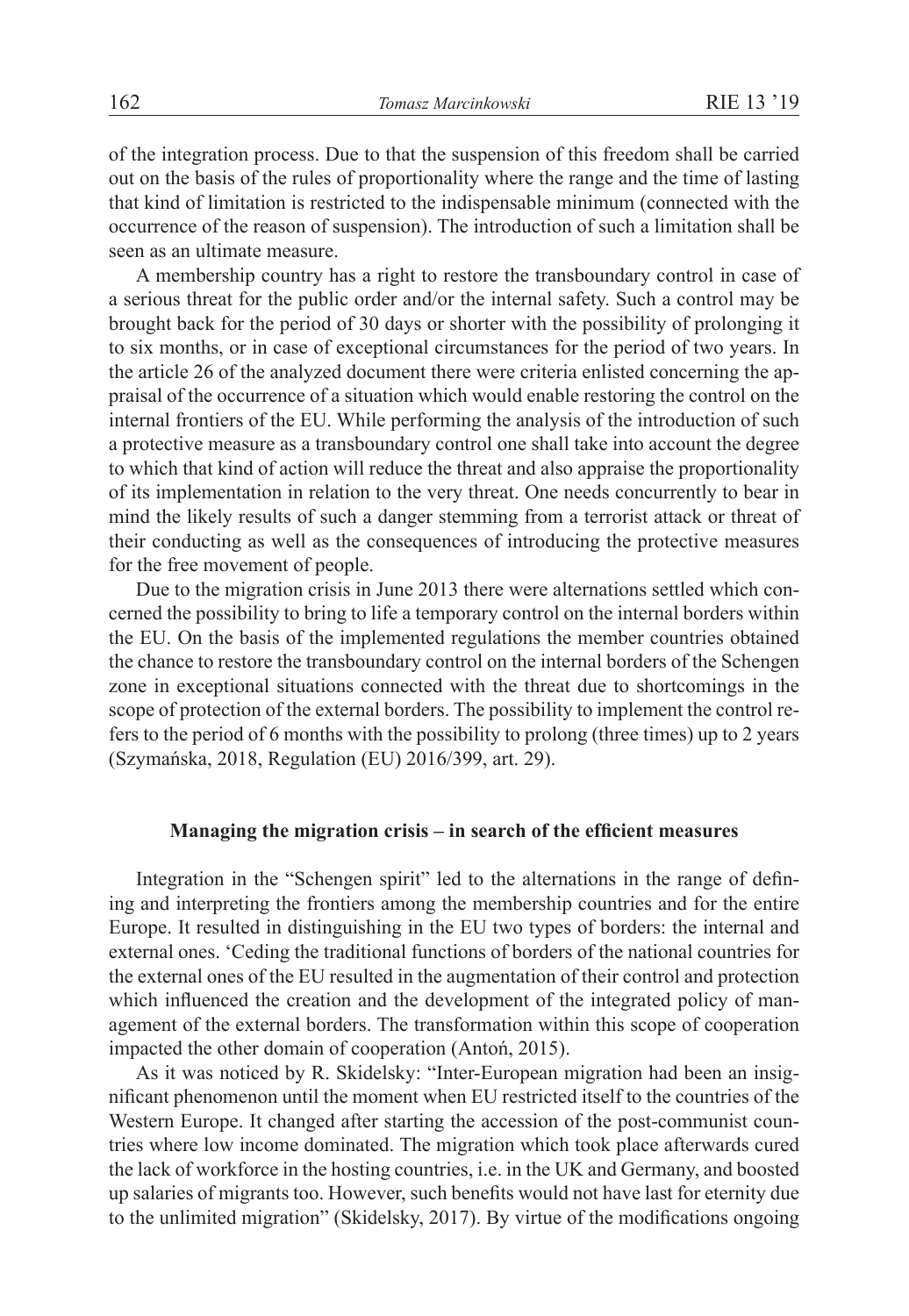in the areas of the EU the migration processes have become the most considerable challenges for the EU. It is worth noticing that the membership countries which had been trying to cope with it ad hoc were taking decisions on their own. In example, on 28th of August 2015 the German Federal Office for Migration and Refugees stated that the union regulations in the scope of asylum and migration would not be temporarily implemented so as to the citizens of Syria. It was an outcome of the prior decision which was taken upon in the context of a difficult humanitarian situation of marching migrants (with the relations of TV cameras) to the EU (Koszel, 2016, pp. 145–146). The justification of this decision was a conviction that "closing the frontier would be an introduction to the disintegration of Schengen zone and the Federal Republic of Germany as a superpower of the central Europe would bear most of the responsibility. It would mean also the surrender to the anti-European populists and demagogues and their actions to disintegrate the European Union. Apart from that withdrawing the migratory wave from Austria or Hungary back to the Balkans might have caused in less powerful countries such as Serbia, Macedonia or Montenegro some conflicts and disruptions on a great scale" (Ibidem p. 146). However, one needs to notice the fact that the described situation was understood by many immigrants as an invitation to Germany and became a kind of "reference point" in a political debate on migration in Europe. Especially the environments contradictory to immigration point out that this "invitation" could be seen as the "original sin." Such an argument came up in the Polish debate too or even publications.

A vital issue being discussed about in this context from the very beginning of the process of the intensified migration is the future of Schengen zone (Kosman, 2017, pp. 282–287, de Somer, 2017). The transformations undergoing in the surroundings of Europe, especially in the countries of the Middle East and the North Africa became an essential factor energizing the migratory movement on the southern part. Among the multitude of the immigrants residing in Europe there were surely the persons who fled the armed conflicts and repercussions as well as the ones who searched the improvement of their economic status. The hardship in division of these categories of people is one of the most vital problems which impede the reaction of the European countries (Linka, 2016, pp. 77–91).

The root causes of the intensified migration to Europe lately may be: armed conflicts (i.e. Syria or Iraq, or Afghanistan), religious persecution (i.e. the Christians from the Middle East, Yazidis), political persecutions or the ones connected with the affiliation to the defined minorities or ethnic groups and the economic reasons, mostly poverty and the lack of perspectives for the improvement. Not without a reason in this case are as well: the need for work in many countries of the EU, the policy of the European countries in this range as well as the policy of Turkey which takes advantage of the 'management of migratory waves' in realization of their own business in relations with the European Union (Jomma, 2016, pp. 99–106). One indicates more and more the changes in the climate as a reason of the migratory movements.

In the face of the 'migratory crisis' growing from 2011, the European Union took up a range of activities which were to help in this situation. Not every of the indicated proposals were finally brought to life. Part of them had a character of reactions (often *ad hoc*) for the particular crisis situations, part of them indicated the necessity to al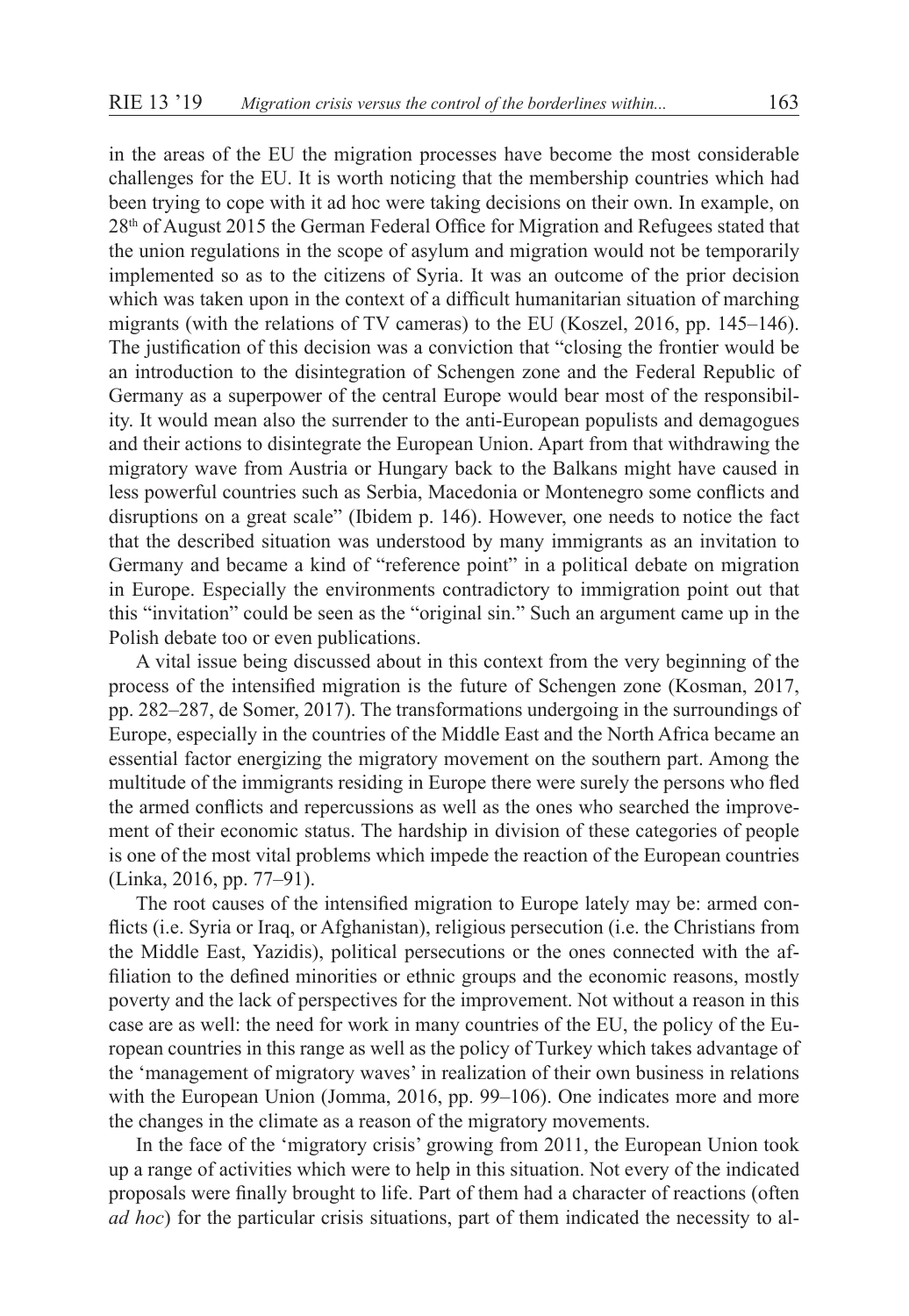ter the system. The transformations concerned functioning of the Schengen zone, the European asylum system and the protection of the external frontiers of the European Union in a new situation. The proposals of changes were striving at bearing in mind either the humanitarian approach or the growing need to ensure the safety of the citizens of membership countries.

The actions concerning the reinforcement of the external borders mostly touched upon functioning of Frontex. The visible effect of the implemented changes was even the altered name for the European Border and Coast Guard Agency. In 2011 there came up a decision of augmenting the resources and founds which are at the disposal of this agency. In the years to come apart from the proposal of the Commission the significant changes in the quality of work of the Agency were not implemented. The already being realized operations like 'Triton' and 'Poseidon' were reinforced and a brand new mission EUNAVFOR Med. Sophia was triggered. Within the scope of actions run by Frontex, it was planned to launch hotspots in Greece (5) and Italy (6). In May 2015 the plan of fighting trafficking the migrants for the years 2015–2020 was accepted (The Communication from the Commission to the European Parliament, the Council, Economic and Social Committee and the Committee of Regions: *EU Action Plan against migrant smuggling 2015–2020*, Brussels, 27<sup>th</sup> of May 2015, COM (2015)285).

Within the framework of the actions undertaken from 2011 in the range of reforming the European asylum system there was accepted among the others, a directive touching upon the qualification of the citizens of the third parties of people without a particular country belonging as a beneficiary of the international security, unanimous status of a refugee and the scope of the rendered aid (Directive 2011/95/EU of the European Parliament and the Council of 13 December 2011 on standards for the qualification of third-country nationals or stateless persons as beneficiaries of international protection, for a uniform status for refugees or for persons eligible for subsidiary protection, and for the content of the protection granted OJ L 337/9 20.12.2011). The directive introduced among the others, the possibility to reject the protection in the situation when on a part of the territory of origin there would not arise a confirmed doubt that a particular person would be persecuted or would be harmed, or if he or she would have the access to a proper protection there (Ibidem, art. 8 p. 1). Further actions in this subject concerned the resolution called Dublin III, a directive which referred to common procedures of granting and retrieving the international protection on the areas of the EU (Directive 2013/32/EU of the European Parliament and of the Council of 26 June 2013 on common procedures for granting and withdrawing international protection OJ L 180 29.6.2013) and a directive specifying the norms of hosting the people applying to get an international protection (Regulation (EU) No 604/2013 of the European Parliament and of the Council of 26 June 2013 establishing the criteria and mechanisms for determining the Member State responsible for examining an application for international protection lodged in one of the Member States by a thirdcountry national or a stateless person, OJ L 180 from 29.6.2013).

The third area of the modifications referred to the management process of the Schengen zone. The situation which took place normalized the capability to restore the supervision on the borders, precisely on the internal borders. As J. Szymańska points out due to the actions taken by some of the countries in this domain, it had been the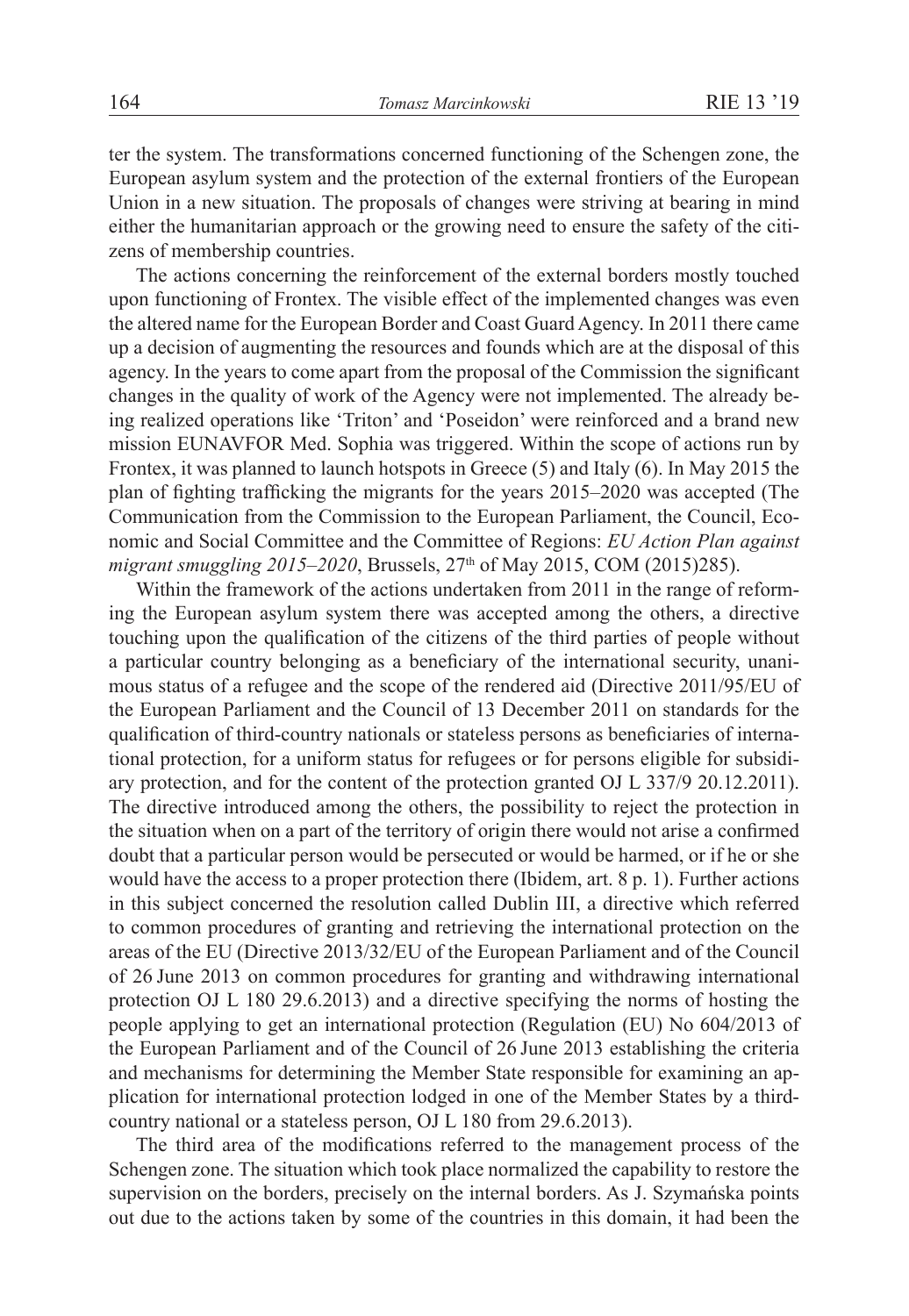field of conflict between the Commission and its proposals to guarantee the free movement of people and some member countries (Szymańska, 2017, pp. 163–164). Eventually, having accepted the arguments of the countries the limited alternations were implemented. They concerned the implementation of a new mechanism in order to verify the usage of the legal heritage of Schengen (Council Regulation (EU) No 1053/2013 of 7 October 2013 establishing an evaluation and monitoring mechanism to verify the application of the Schengen acquis and repealing the Decision of the Executive Committee of 16 September 1998 setting up a Standing Committee on the evaluation and implementation of Schengen OJ L 295/27 6.11.2013) and establishing the rules of temporary restoring the supervision of the borders (Regulation (EU) No 1051/2013 of the European Parliament and of the Council of 22 October 2013 amending Regulation (EC) No 562/2006 in order to provide for common rules on the temporary reintroduction of border control at internal borders in exceptional circumstances, OJ L 295/1 6.11.2013). In March 2017 there were the changes in the Schengen Border Code introduced in the matter of mandatory, systematic control of all the persons who would cross the external border of the EU (including the membership citizens) (Regulation (EU) 2017/458 of the European Parliament and of the Council of 15 March 2017, amending Regulation (EU) 2016/399 as regards the reinforcement of checks against relevant databases at external borders, OJ L 74/1 18.3.2017). The migration crisis revealed the tension between the freedom of movement and the trials to limit it due to the safety issues. As it was pointed out by the commissioner D. Awramopulos "Germany, Austria, Denmark, Sweden and Norway have implemented temporary border controls starting from autumn last year owing to the influx of the migrants to the EU. The decision on keeping the control for the next three months requires the consensus of the governments of the EU countries. – Our goal is to gradually abrogate temporary border controls and bring back the quickest possible return to the normal functioning of the Schengen zone […] Apart from the progress and the improvement of the situation, unfortunately we have not come back yet to the normal functioning of the Schengen zone" (Bartkiewicz, 2017).

In the period of the greatest intensification of the migratory issues in Europe, the European Committee presented the proposals of the actions in shape of the European program in the range of migration (Communication from the Commission to the European Parliament, the Council, the European Economic and Social Committee and the Committee of the Regions: A European Agenda on Migration (2015), COM (2015) 240, 13 May 2015). Among the four domains of action one could find: the reform of the Dublin system, reinforcing the management of the external borders and saving migrants on the sea, limiting the encouragements to migrate to Europe and unconnected directly with the crisis situation, the proposal to correlate the migratory policy to Europe with the needs of the European labor market. Issued in the years to come by the EU Commission proposals of detailed solutions have not met the comprehension of the member countries. As J. Szymanska points out: "Finding the compromise between various visions of the reform of the Dublin system turned out to be exceptionally difficult. The current course of the debate revealed a tendency to deepen the divisions between the membership countries on this field. The debate itself on the asylum notions transformed at times in the festival of mutual threats and accusations (among the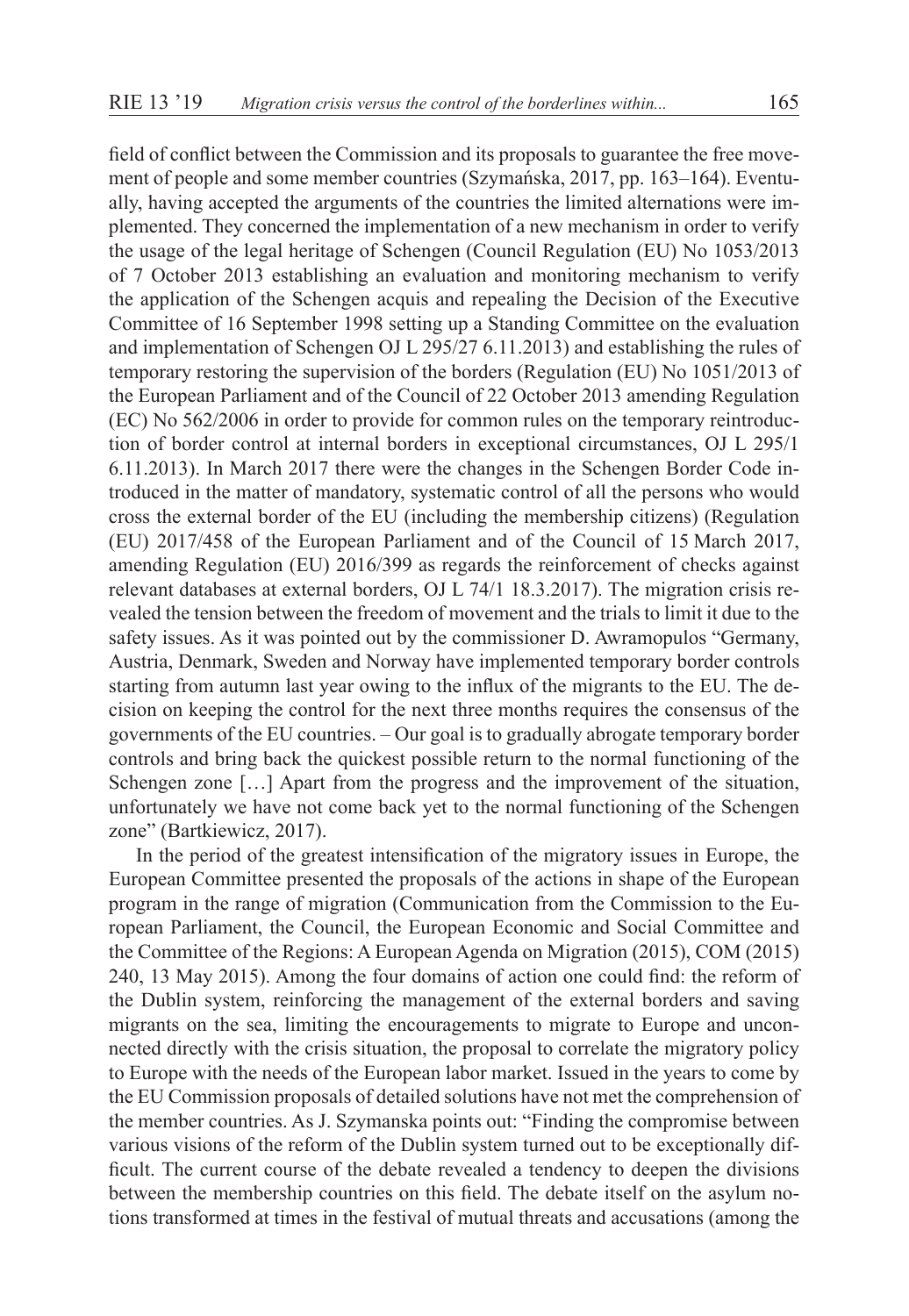others in the discussion over the perspective of the sanctions for not granting the access to refugees within the framework of the relocation program)" (Szymańska, 2017, p. 169). The most controversial, from this very point of view, was the proposal of relocation and displacing the refugees who arrived to Europe. In the original version one assumed the mandatory quantity division between the membership countries calculated on the basis of the number of citizens of the hosting country, their GDP and the rate of unemployment. This proposal met a disapproval from the Visegrad Group. One needs to admit that Poland unanimously joined this objection after the alternation in the authority and calling upon the government of B. Szydlo. The previous coalition of PO-PSL were trying to avoid clear declarations and position. One of the reasons why such actions were run in Poland in 2015 was the election campaign during which the topic of migration was one of the main points of the political dispute. One needs to remark that nevertheless the definite opposition of the Visegrad Group the government of E. Kopacz declared the participation in the relocation of refugees.

# **Implementing the means of control in the opinion of the Poles**

In the political debate and the media commentaries (especially in the Internet comments) the phenomenon of the 'migration crisis' is often connected with the increase of the threat of the terrorist attacks (Marcinkowski, 2017, pp. 117–131). It influences without a shadow of doubt the feeling of security of the European citizens and their acceptance for the actions of the country or the EU itself in the very situation. Poland is also the case which (fortunately) has not been touched directly by the dramatic events. However, the media coverage reinforces the general conviction of a growing threat. Among the actions which are proposed by the politicians in this situation is a possibility to introduce a transboundary control (on the internal borders of the EU).

The problematics of acceptance for the implementation of the intensified controls on the airports, frontiers and railway stations is a subject of cyclical research run by CBOS (the Center of Research on the Public Opinion). Nevertheless, one is required to draw attention to that fact that the question on such activities of the country is asked to respondents in the context of the threat of terrorism which may not be left without an impact for the received answers. Even taking into account this context, one needs to remark that the amount of the people accepting the intensified supervision of the borders is enormous. In December 2015 the quantity of the researched accepting such actions taken in order to increase the safety was the highest and numbered to 94% (*Zagrożenie terroryzmem*, 2016).

Simultaneously, in the same research a majority of the questioned accepted the exacerbated migratory regulations to ensure safety. In December 2015 this value was one of the highest of the measured ones and amounted to 82% of the positive answers. It indicates unanimous recognition of migration as a threat by the majority of the researched ones. It is also visible in some other research realized by CBOS and referring to the attitudes of the Poles towards accepting the refugees. In the research run in June 2018 the question whether to host the refugees coming to Europe, 72% responded negatively (46% definitely not; 26% rather not) (*Stosunek*, 2018). The media and po-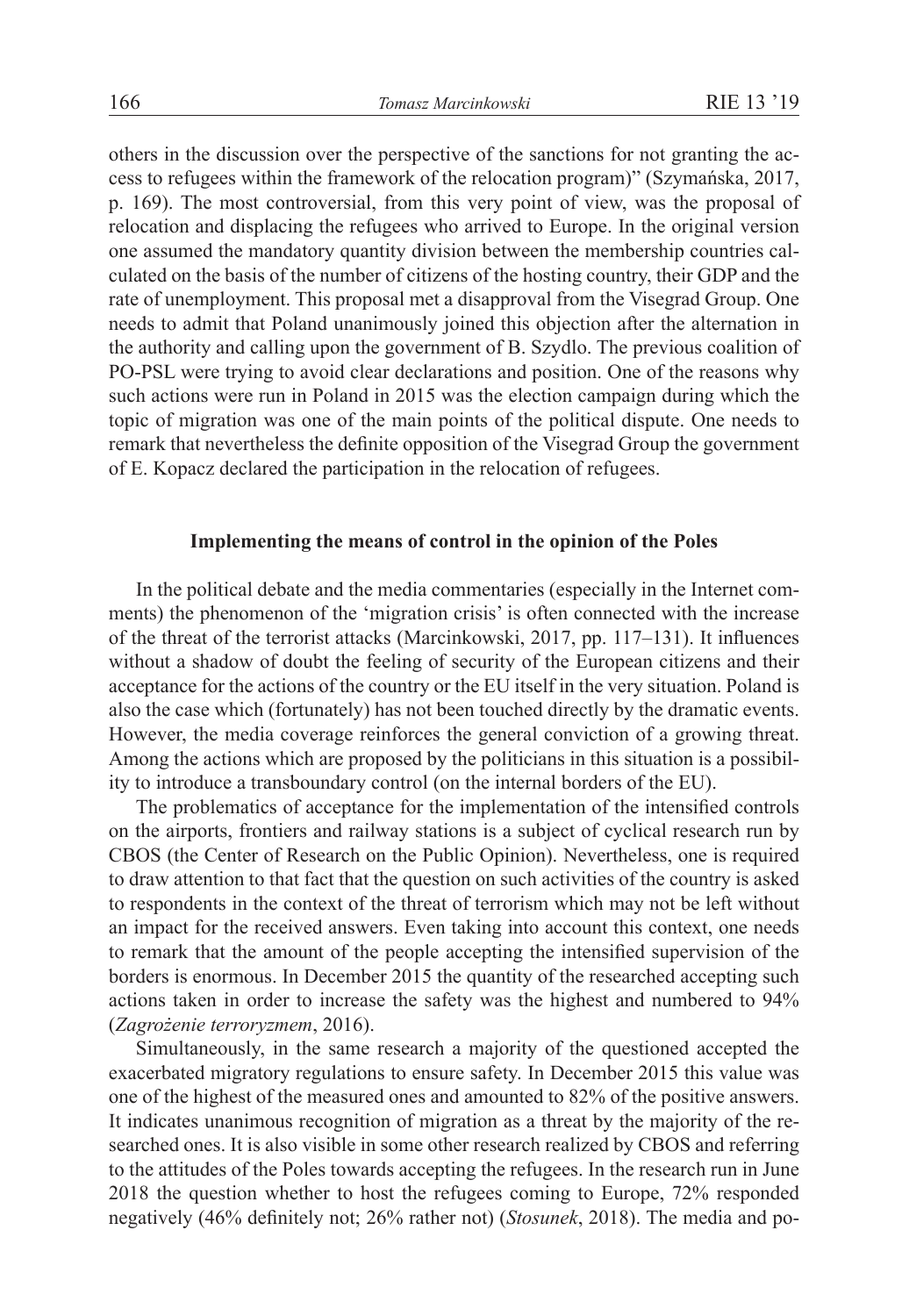litical statements connecting the terrorist attacks with the migratory crisis undoubtedly reinforce the feeling of threat and determine in a crucial way social points of view towards the actions of a country in this scope.





**Source:** *Zagrożenie terroryzmem*, 2016.





**Source:** *Zagrożenie terroryzmem*, 2016.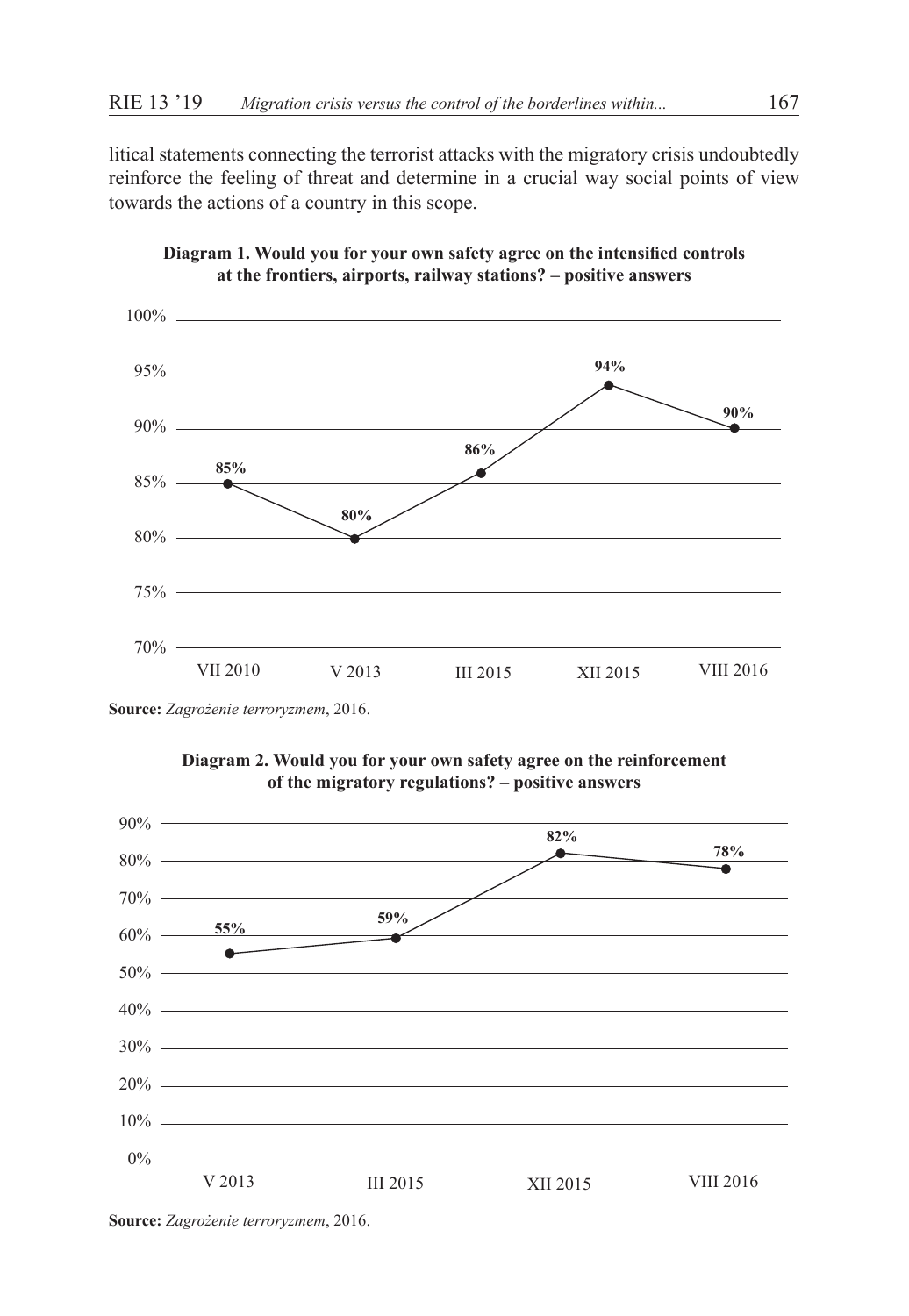# **Citizens of the Polish and German frontier and the supervision of the borders**

The problem concerning passing a border and free movement or its lack when crossing it is extremely vital for the inhabitants of frontier areas. Real social processes have created for last years connections beyond the existing country border. The opportunity to work, live or use the services at the neighboring side became common for the people living in these areas. An interesting example investigated at the Polish-German frontier terrains. Concurrently, the social processes described hereinabove became also a factor determining social attitudes on the very described surface.

In April 2016 on the Polish and German frontier area there were conducted social researches which touched upon the problems of the attitudes of the citizens towards bringing back the frontier supervision. The sociological research entitled "Migracje w Europie a poczucie bezpieczeństwa mieszkańców terenów przygranicznych województwa lubuskiego" ("Migration in Europe and the feeling of safety of the citizens of borderline areas of Lubuskie voivodship") were realized by the Zachodni Ośrodek Badań Społecznych i Ekonomicznych on behalf of the Lubuski Voivodship Office. The report from the research was elaborated by: Marek Rusakiewicz, Jarosław Urbański and Tomasz Marcinkowski. The research encompassed adult citizens of three frontier localities: Słubice, Kostrzyn nad Odrą and Łęknica. The research was conducted with the participation of adults from each of the cited location: in Kostrzyn nad Odrą –  $N = 299$ , in Słubice –  $N = 299$  and in Łęknica  $- N = 303$ . Altogether, there were 901 interviews carried out with the use of the direct method – "face to face" (PAPI)<sup>6</sup>.

One of the questions which were posed to the respondents during this research referred to the matter whether in their opinion Poland should introduce the supervision of the borders (on the internal borders of the EU). Over 60% of the researched shared a positive opinion on this issue 62.9% (43.9% definitely yes, 19% rather yes). Every third respondent was of a contradictory opinion 32.5% (18.6% definitely no, 13.9% rather no). The ones who were usually in favor of the implementation of the supervision of the borders – 68% (48% definitely yes, 20% rather yes), the questioned from the youngest group 18–34 years of age 73.8% (54% definitely yes, 19.8% rather yes) and the citizens of Kostrzyn by the Odra River (55.6% definitely yes, 17.3% rather yes). A contradictory opinion more often was expressed by the other researched ones at the age of 35–54 40.8% (24.9% definitely no, 15.9% rather no), persons with higher education 39% (22.1% definitely no, 16.9% rather no) and the citizens of Łęknica 42.5% (22.5% definitely no, 20.9% rather no). The detailed results have been illustrated in the diagrams herein below:

<sup>6</sup> For each of the researched localizations the surveys were representative so as to the sex and age of the questioned. The choice of the sample was based on the date from GUS (Central Statistical Office). The mistake of the appraisal totally amounted to 3.26% with the assumed level of trustfulness on the level of 0.95. However in every single location it amounted to 5.66%. The research was carried out from 11 to  $15<sup>th</sup>$  of April 2016.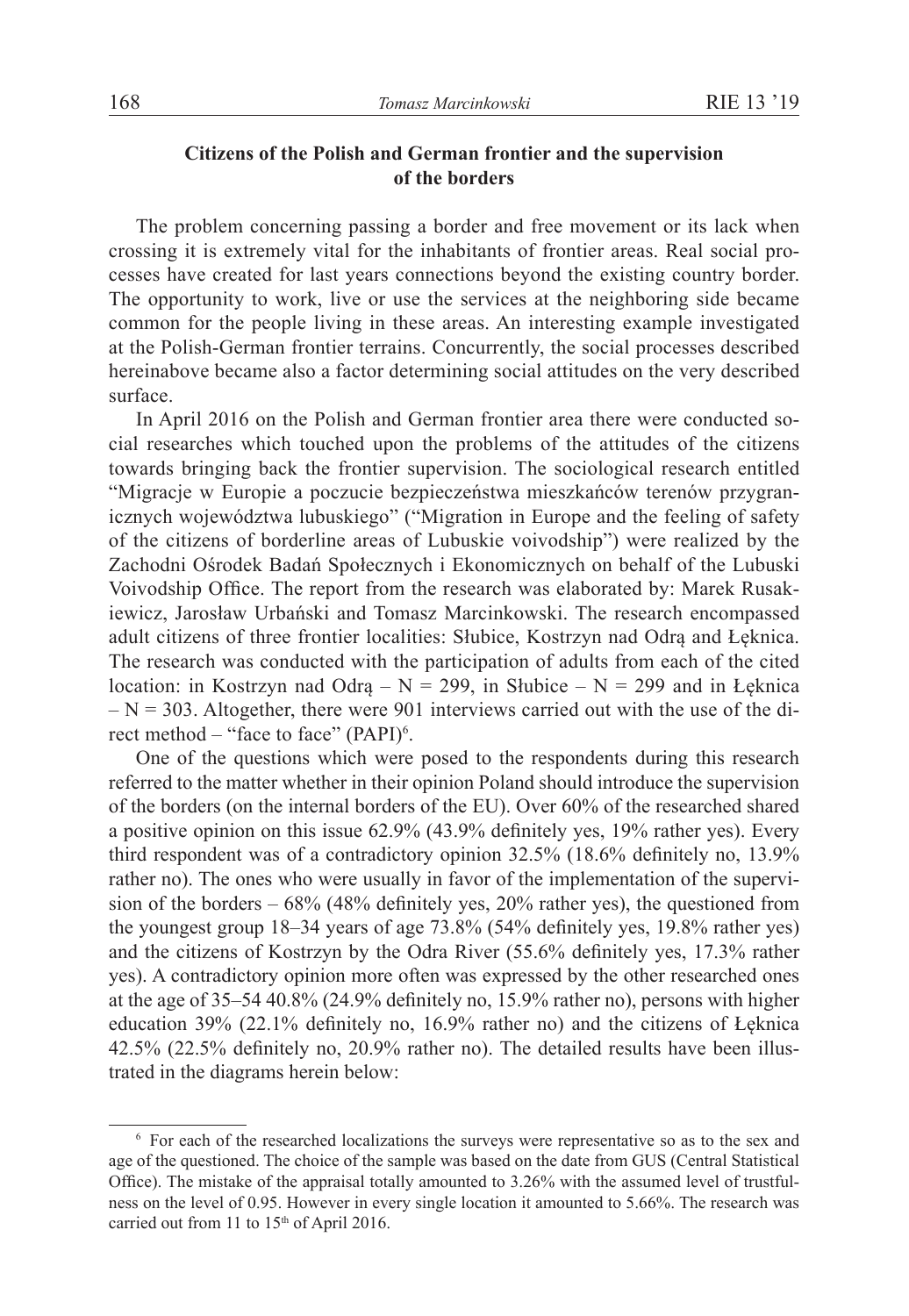

#### **Diagram 3. Poland should implement the supervision of the borders**

Rether yes; **19%**

**Source:** Report "Migracje w Europie a poczucie bezpieczeństwa mieszkańców terenów przygranicznych województwa lubuskiego", Zachodni Ośrodek Badań Społecznych i Ekonomicznych, Gorzów Wielkopolski 2016 (Report "Migration in Europe and the feeling of safety of the citizens of frontier locations of Lubuskie Voivodship', Western Center of Social and Economic Research, Gorzów Wielkopolski 2016) (in the collections of the author)

#### **Diagram 4. Poland should implement the supervision of the borders**



**Source:** Report "Migracje w Europie a poczucie bezpieczeństwa mieszkańców terenów przygranicznych województwa lubuskiego", Zachodni Ośrodek Badań Społecznych i Ekonomicznych, Gorzów Wielkopolski 2016.



**Diagram 5. Poland should implement the supervision of the borders**

**Source:** Report "Migracje w Europie a poczucie bezpieczeństwa mieszkańców terenów przygranicznych województwa lubuskiego", Zachodni Ośrodek Badań Społecznych i Ekonomicznych, Gorzów Wielkopolski 2016.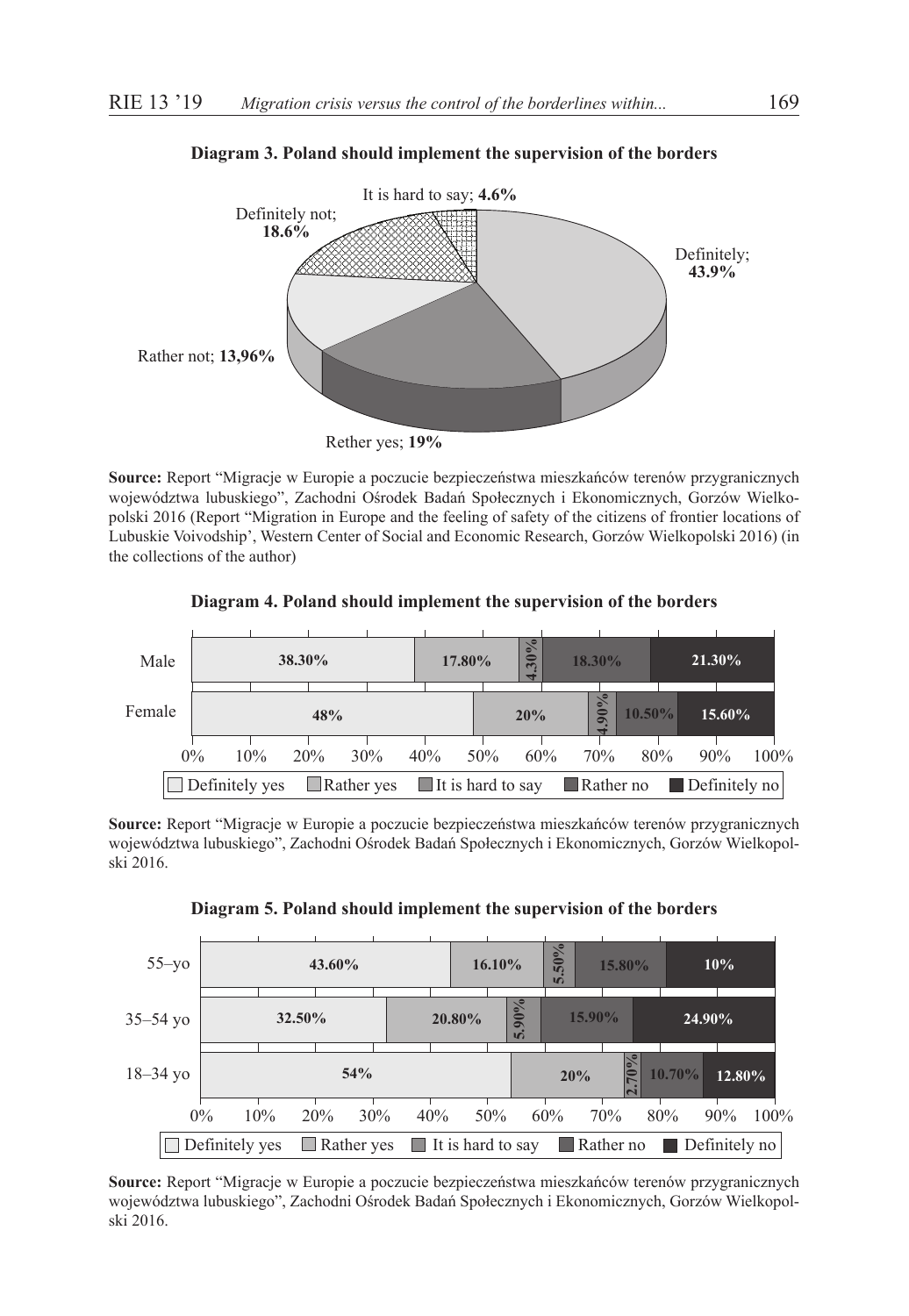| Higher education     |        | 34.60%               |     |  |                                                                       | 18.40% |        | 8.10%  | 16.90% |        | 22.10% |      |
|----------------------|--------|----------------------|-----|--|-----------------------------------------------------------------------|--------|--------|--------|--------|--------|--------|------|
| Secondary education  | 45.20% |                      |     |  |                                                                       |        | 18.60% | 5.00%  | 12.90% | 18.40% |        |      |
| Elementary education |        | 46%                  |     |  |                                                                       |        |        | 19.70% | $90\%$ | 14.00% | 17.40% |      |
| $0\%$<br>10%         |        | 20%                  | 30% |  | 40%                                                                   | 50%    |        | 60%    | 70%    | 80%    | 90%    | 100% |
| Definitely yes       |        | Rather yes<br>$\Box$ |     |  | $\Box$ Rather no<br>$\blacksquare$ It is hard to say<br>Definitely no |        |        |        |        |        |        |      |

**Diagram 6. Poland should implement the supervision of the borders**

**Source:** Report "Migracje w Europie a poczucie bezpieczeństwa mieszkańców terenów przygranicznych województwa lubuskiego", Zachodni Ośrodek Badań Społecznych i Ekonomicznych, Gorzów Wielkopolski 2016.



**Diagram 7. Poland should implement supervision of the borders**

**Source:** Report "Migracje w Europie a poczucie bezpieczeństwa mieszkańców terenów przygranicznych województwa lubuskiego", Zachodni Ośrodek Badań Społecznych i Ekonomicznych, Gorzów Wielkopolski 2016.

It may seem that despite everyday practice of the social life at the frontier and experiences connected with that for many of the researched citizens of the mentioned localizations, the possibility to introduce the control on the borders where they live in the close neighborhood is acceptable. The feeling of threat evoked by the media campaign on the topic of the 'migration crisis' created a situation of the approval to introduce the solutions which may impede the life of many citizens every day (Marcinkowski, 2017, pp. 117–131). The factor which determines the approval for such impediment is the lowered feeling of safety.

If one however was to try to compare the results of the research realized by ZOB-SiE (Zachodni Ośrodek Badań Społecznych i Ekonomicznych) on the Polish and Ger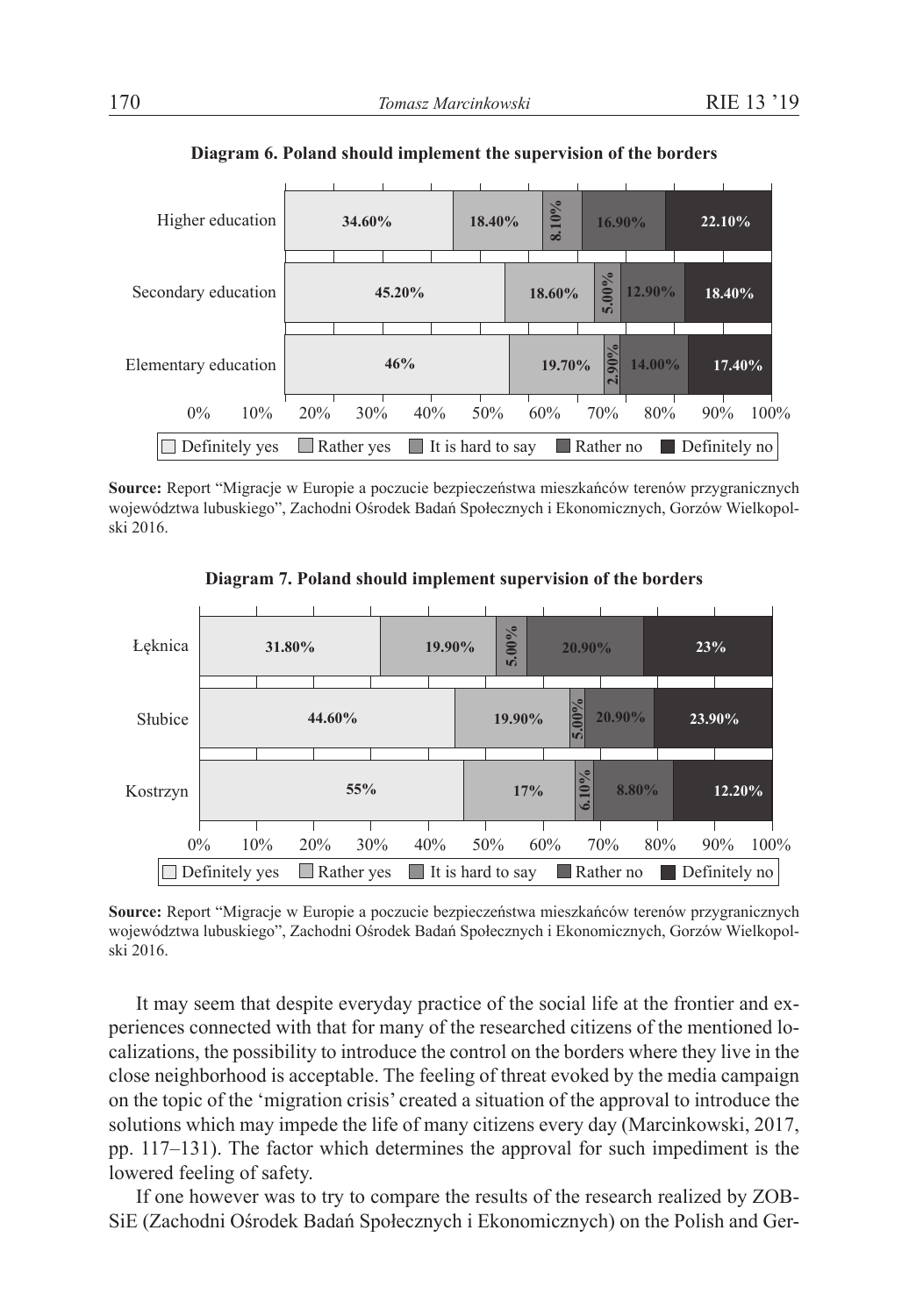man border with the results of the Centre of Research of the Public Opinion which were realized in the similar period of time, one could observe the essential differences in case of the analyzed notions. Nevertheless, one needs to bear in mind the limitations of such a comparison connected with a different range of the research (national versus local ones), the other research problematics (the terrorist context versus the migratory one). Taking even into account this stipulation it is well worth noticing the difference in the answer for the question of the possibility to supervise the frontiers. The difference does not concern the set of the answers because in the first and in the second case the positive answers dominate. However, the amount of the people who accept the implementation of the frontier control among the persons who reside the closest is the lowest than on the national trial. The positive answers in the investigated three localities of the frontier indicated 63% and in the national ones 90%. Every third researched person (33%) on the Polish and German frontier expressed a negative opinion in the analyzed domain, but in the national trial the amount of such answers were 6%.

# **Summary**

Freedom of movement from the very beginning was one of the most vital achievements of the process of the European integration. It required limiting and reforming the activity from the countries side and it referred to the scope of activity in the range of the frontier of a country. It introduced as well the alternation in the recognition of the frontier itself via the differentiation for the internal and external borders in the EU. The membership countries however from the very start stipulated that in the situation of a crisis there remains a possibility to bring back the border control. The discussion over the feasibility and the scope of the implementation of these activities came up in connection to the so called migration crisis in Europe.

The Poles could experience in the times of communism the difficulties connected with the possibility to cross the borders. This situation has changed thanks to the accession to the EU and the opportunity to benefit from the right of Schengen zone. This relatively recently gained freedom has been impacted by a new migratory reality in Europe. In the face of a conflict of freedom and safety which arose due to the so called migration conflict also in Poland there came up a discussion of restoring the control at the frontiers of a country within the EU. As national research of CBOS (Center of the Research of Public Opinion) reveal such solution was accepted in December 2015 by 90% of the respondents.

Freedom of crossing the borders is also a daily experience of the dwellers of the terrains by the frontiers. Such possibility of crossing the borders 'as if they were not present' became a dominating factor which would determine the development of the transboundary relations in the economic, social and human (personal) scope. As the survey conducted by the Zachodni Ośrodek Badań Społecznych i Ekonomicznych showed among the citizens of the three transboundary localities also here there is the acceptance of restoring the frontiers present. However the degree of the acceptance is considerably lower here (62.9%). Concurrently, one needs to point out that every third researched person there is against such changes. The closeness of the potential threat (migrants by the other side of the border) does not enhance restricting the attitudes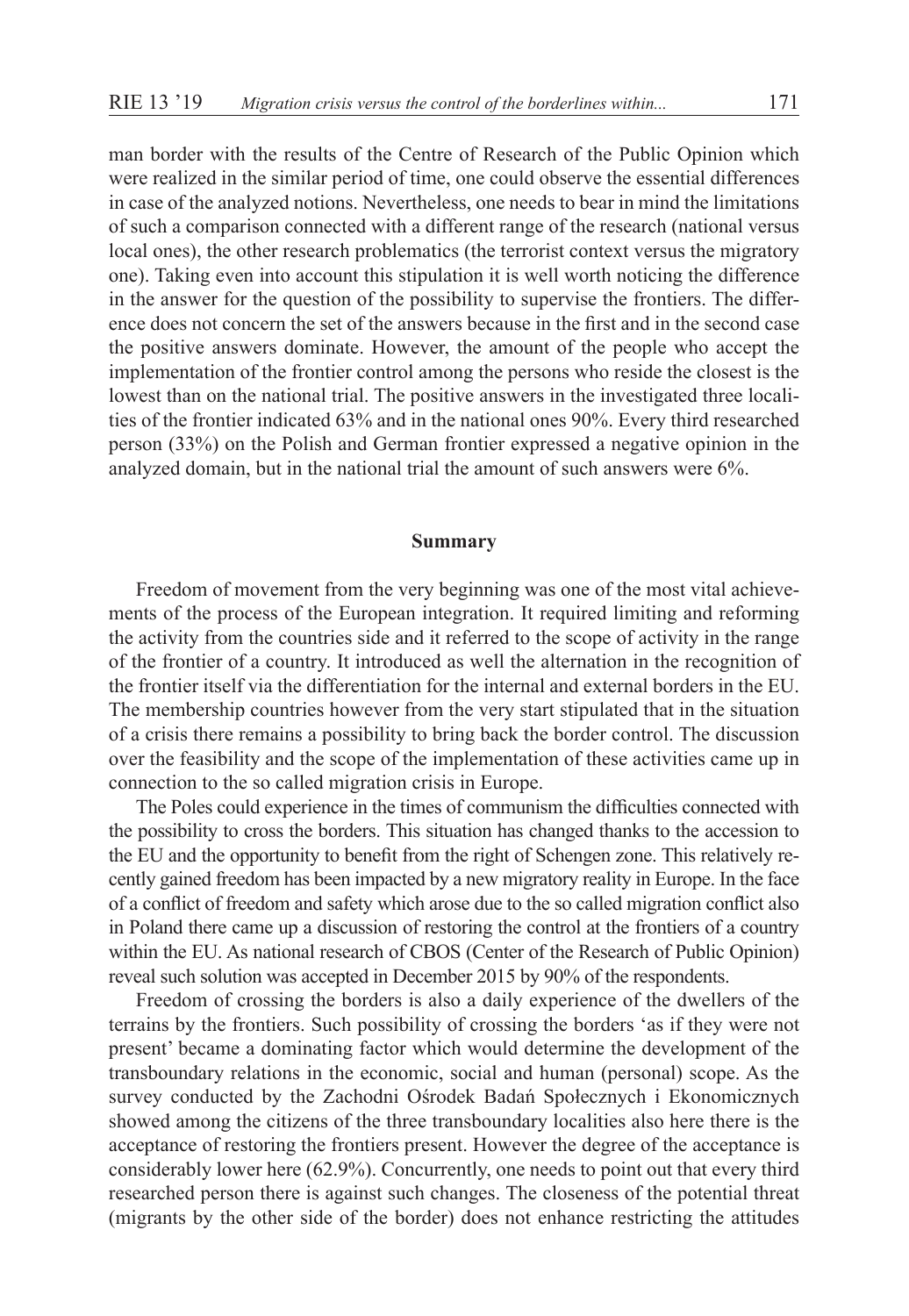connected with doubts and the feeling of threat which may trigger the support for the control at the border. On the contrary, daily routine provokes that at least a part of the researched (about 33%) is against limiting the free movement of the people.

# **Bibliography**

- Adamczyk A. (2017), *Kryzys migracyjny w Europie a polska polityka migracyjna*, "Studia Migracyjne – Przegląd Polonijny", z. 1(163).
- Antoń P. (2015), *Symboliczne zanikanie granic w Europie. Strefa Schengen konsekwencje zmiany koncepcji granic w Unii Europejskiej*, "Konteksty społeczne", tom 3, nr 2 (6).
- Bartkiewicz A. (2017), *UE: Strefa Schengen wciąż z kontrolami na granicach*, "Rzeczpospolita" 25.01.2017, http://www.rp.pl/Unia-Europejska/170129363-UE-Strefa-Schengen-wciaz-zkontrolami-na-granicach.html.
- Communication from the Commission to the European Parliament, the Council, Economic and Social Committee and the Committee of Regions: *EU Action Plan against migrant smuggling*  2015–2020, Brussels, 27<sup>th</sup> of May 2015, COM (2015)285.
- Communication from the Commission to the European Parliament, the Council, the European Economic and Social Committee and the Committee of the Regions: *A European Agenda on Migration* (2015), COM (2015) 240, 13 May 2015.
- *Convention Implementing the Schengen Agreement between the Governments of the States of the Benelux Economic Union, the Federal Republic of Germany and the French Republic on the gradual abolition of checks at their common borders*, OJ L 239 22.9.2000
- Council Regulation (EU) No 1053/2013 of 7 October 2013 *establishing an evaluation and monitoring mechanism to verify the application of the Schengen acquis and repealing the Decision of the Executive Committee of 16 September 1998 setting up a Standing Committee on the evaluation and implementation of Schengen*, OJ L 295/27 6.11.2013.
- Cucurescu V., Amaral C. E. P., Gabrichidze G., Horga I., Kruglashov A., Latoszek E., Pachocka M. (red.) (2018), *The European Union and the Eastern Partnership: Security Chellenges*, ECSA Moldova, Chisinau–Cernauti–Tbilisi.
- Czachór Z. (2013), *Kryzys i zaburzona dynamika Unii Europejskiej*, Warszawa.
- Czachór Z., Marcinkowski T. (red.) (2017), *Polska Niemcy Unia Europejska. Razem czy osobno?*, Warszawa.
- Dereń K. (2014), *Rozwój strefy Schengen*, http://www.psz.pl/120-unia-europejska/rozwoj-strefyschengen.
- Directive 2011/95/EU of the European Parliament and the Council of 13 December 2011 *on standards for the qualification of third-country nationals or stateless persons as beneficiaries of international protection, for a uniform status for refugees or for persons eligible for subsidiary protection, and for the content of the protection granted*, OJ L 337/9, 20.12.2011.
- Directive 2013/32/EU of the European Parliament and of the Council of 26 June 2013 *on common procedures for granting and withdrawing international protection*, OJ L 180, 29.6.2013.
- Dragan A. (2015), *System informacyjny Schengen drugiej generacji jako nowoczesne rozwiązanie informatyczne*, "Annales Universitatis Mariae Curie-Skłodowska", Sectio G, vol. LXII, I, Lublin
- *Europa bez granic. Strefa Schengen*, https://ec.europa.eu/home-affairs/sites/homeaffairs/files/elibrary/ docs/schengen\_brochure/schengen\_brochure\_dr3111126\_pl.pdf.
- Grochalski S. M. (2015), *Swoboda przemieszczania się i pobytu jako podstawowe prawo w wymiarze przedmiotowym obywatela UE*, w: *Integracja europejska. Główne obszary badawcze*, red. K. A. Wojtaszczyk, J. Tymanowski, P. Stawarz, Warszawa.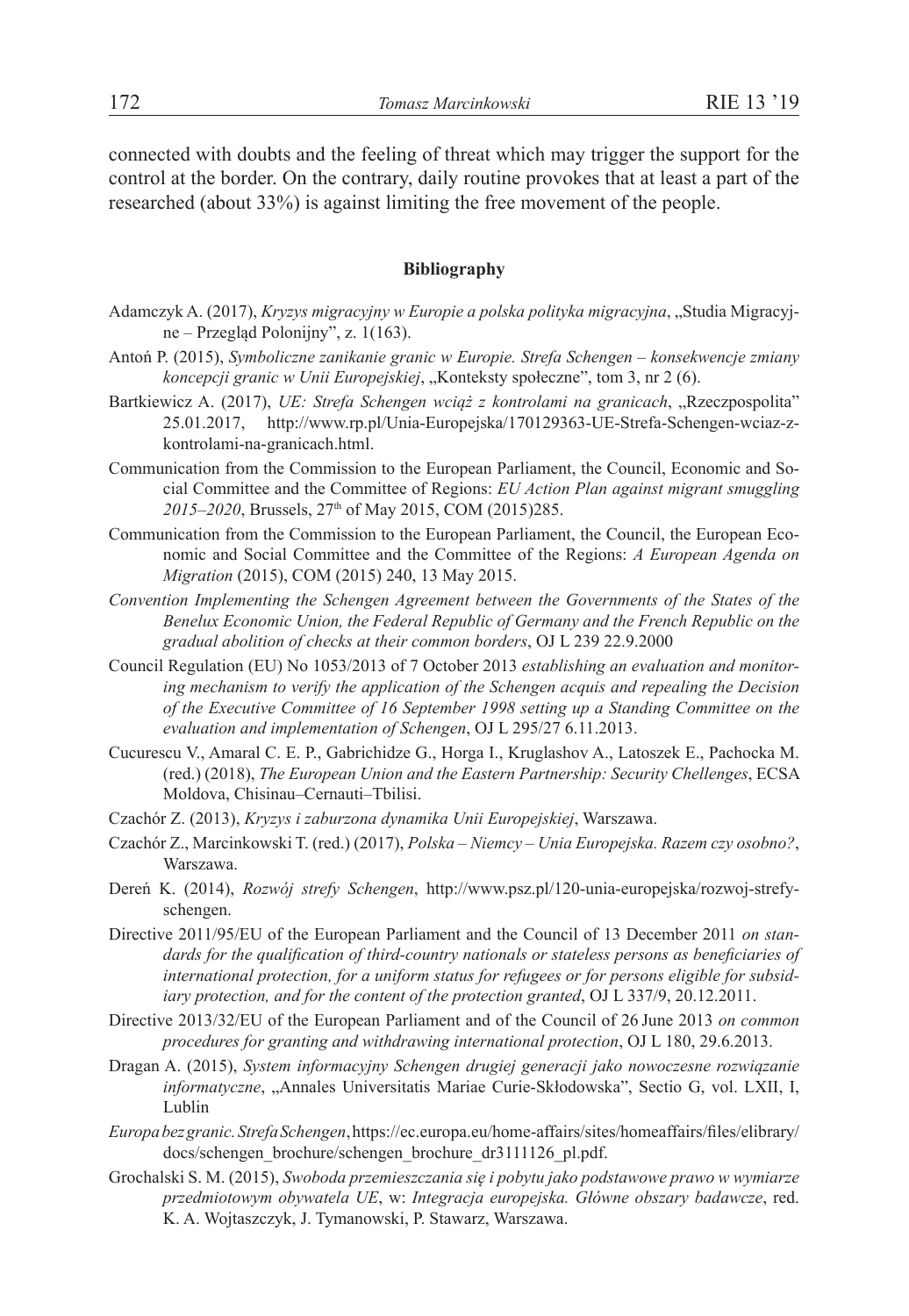- Jomma F. (2016), *Społeczno-ekonomiczne i polityczne przyczyny uchodźctwa do Europy na przykładzie wybranych państw Bliskiego Wschodu*, w: *Polska i Europa wobec kryzysu imigracyjnego. W poszukiwaniu złotego środka*, red. F. Jomma, A. Linka, Szczecin.
- Jomma F., Linka A. (red.) (2016), *Polska i Europa wobec kryzysu imigracyjnego. W poszukiwaniu złotego środka*, Szczecin.
- Kissinger H. (2017), *Porządek światowy*, Wołowiec.
- *Konwencja Wykonawcza do Układu z Schengen z dnia 14 czerwca 1985 roku* (2000), Dz. U. UE L. 239/19 z 22 *września 2000 roku.*
- *Kosman M. M. (2017), Kryzys imigracyjny w UE w latach 2015–2017. Aspekty prawne i polityczne*, "Rocznik Integracji Europejskiej" nr 11.
- Koszel B. (2016), *Unia Europejska, Niemcy, problem uchodźców (2014–2016)*, "Rocznik Integracji Europejskiej" nr 10.
- Lesiewicz E. (2016), *Strefa Schengen w dobie kryzysu migracyjnego*, "Przegląd Politologiczny" nr 4.
- Linka A. (2016), *Kim jest uchodźca? otwarte pytanie kryzysu migracyjnego*, w: *Polska i Europa wobec kryzysu imigracyjnego. W poszukiwaniu złotego środka*, red. F. Jomma, A. Linka, Szczecin.
- Marcinkowski T. (2017), *Kryzys migracyjny a poczucie bezpieczeństwa. Polska, Niemcy, pogranicze polsko-niemieckie*, w: *Polska, Niemcy, Unia Europejska. Razem czy osobno?*, red. Z. Czachór, T. Marcinkowski, Warszawa.
- *Oczekiwania pod adresem polskich polityków w związku z kryzysem migracyjnym w UE* (2017), Komunikat z badań nr 65/2017, Centrum Badania Opinii Społecznej, Warszawa, maj 2017.
- Pachocka M., Visvizi A. (2018), *Rethinking the Twin migration and Refugee Crises in Europe through the Lens of Safety and Security*, w: *The European Union and the Eastern Partnership: Security Chellenges*, red. V. Cucurescu, C. E. P. Amaral, G. Gabrichidze, I. Horga, A. Kruglashov, E. Latoszek, M. Pachocka, ECSA Moldova, Chisinau–Cernauti–Tbilisi.
- *Raport "Migracje w Europie a poczucie bezpieczeństwa mieszkańców terenów przygranicznych województwa lubuskiego"* (2016), Zachodni Ośrodek Badań Społecznych i Ekonomicznych, Gorzów Wielkopolski.
- Regulation (EC) No. 562/2006 of the European Parliament and Council from 15th of March 2006, *establishing a Community Code on the rules governing the movement of persons across borders (Schengen Borders Code)*, OJ L 105, 13.4.2006.
- Regulation (EU) 2016/399 of the European Parliament and of the Council of 9 March 2016 *on a Union Code on the rules governing the movement of persons across borders (Schengen Borders Code)*, OJ L 77, 23.3.2016.
- Regulation (EU) 2017/458 of the European Parliament and of the Council of 15March 2017, *amending Regulation (EU) 2016/399 as regards the reinforcement of checks against relevant databases at external borders*, OJ L 74/1 18.3.2017.
- Regulation (EU) No 1051/2013 of the European Parliament and of the Council of 22 October 2013 *amending Regulation (EC) No 562/2006 in order to provide for common rules on the temporary reintroduction of border control at internal borders in exceptional circumstances*, OJ L 295/1 6.11.2013.
- Regulation (EU) No 604/2013 of the European Parliament and of the Council of 26 June 2013 *establishing the criteria and mechanisms for determining the Member State responsible for examining an application for international protection lodged in one of the Member States by a third-country national or a stateless person*, OJ L 180, 29.6.2013.
- Ruszkowski J., Podgórzańska R. (red.) (2017), *Państwo w Unii Europejskiej*, Szczecin.
- Skidelsky R. (2017), *Unia nie jest gotowa na niekontrolowany przepływ ludzi*, http://krytykapolityczna.pl/swiat/ue/skidelsky-migracja-brexit.